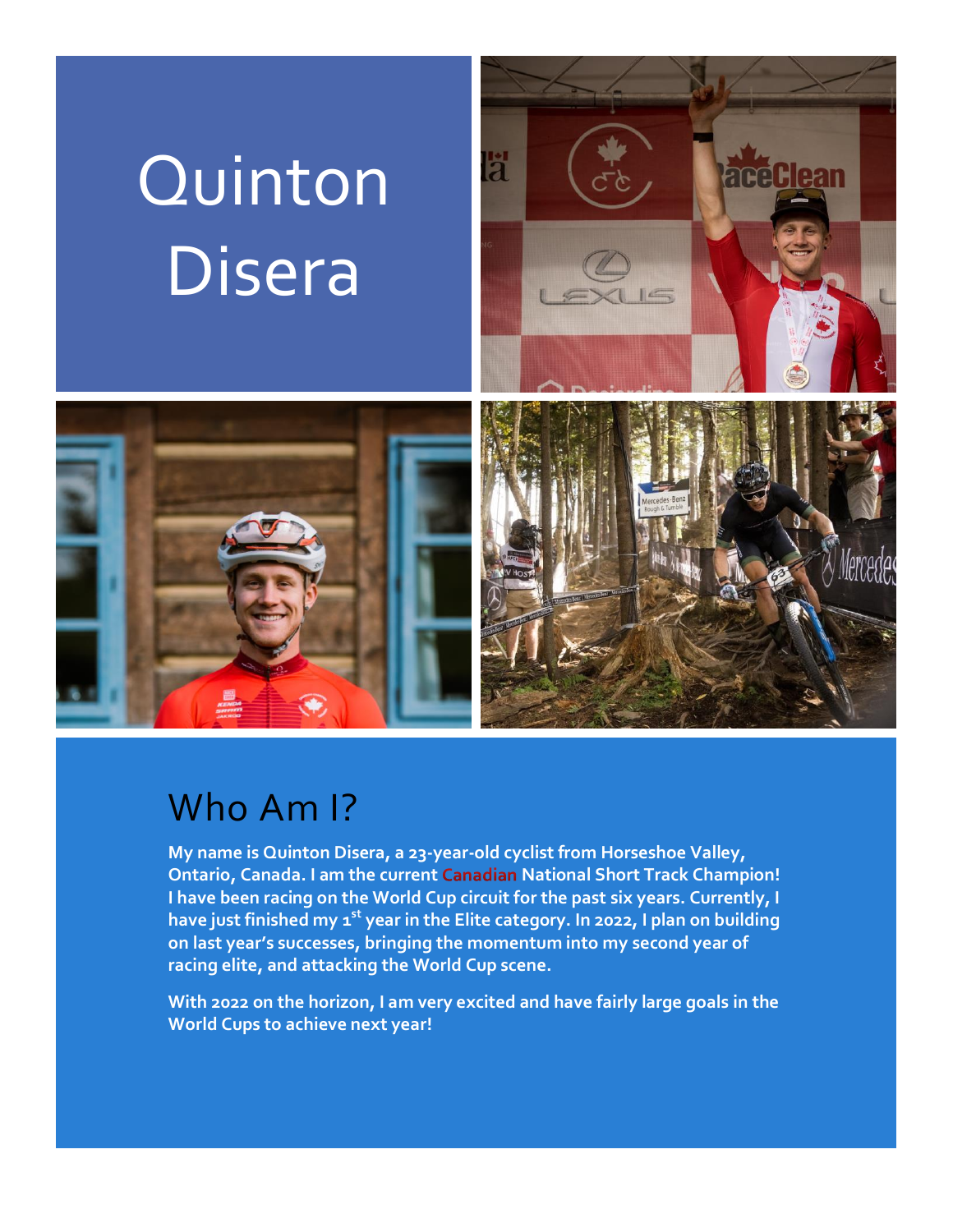## Results



#### **2021 (Elite)**

- Elite Canadian National Short Track Champion
- $\bullet$   $4^{\text{th}}$  Canadian National XCO Championships
- 10<sup>th</sup> French Cup. Lons Les Saunier
- 16<sup>th</sup> Short Track World Championships
- 

### **2020 (U23)**

- $11^{th}$  Nove Mesto Na Morave, CZK. World Cup  $#1$
- $\bullet$  12<sup>th</sup> Nove Mesto Na Morave, CZK. World Cup #2
- 21<sup>st</sup> UCI MTB World Championships

#### **Other Results**

- U23 Canadian National Champion (2019)
- 1<sup>st</sup> Canada Cup Hardwood Ski & Bike (Elite. 2018)
- $\bullet$   $3^{\text{rd}}$  Canada Cup Horseshoe (Elite. 2018)
- $\bullet$  4<sup>th</sup> Mont. St. Anne, CAN. World Cup (U23. 2017)
- Canadian XCO National Champion (U17. 2014, 2015)

### Socials

I love to spread smiles! With my personal pages, bringing enjoyment and an optimistic outlook is the way I live my life, so I do my best to share that!

I have lead skill days and helped out with youth development clinics as often as possible through local organizations. Below is my Instagram, along with 2 videos I have been part of. Instagram: @quintondisera Duer Pants: <https://www.instagram.com/p/BxisqDBnvvN/> Leatherman Tools: <https://www.instagram.com/p/BoIIraSliwK/>